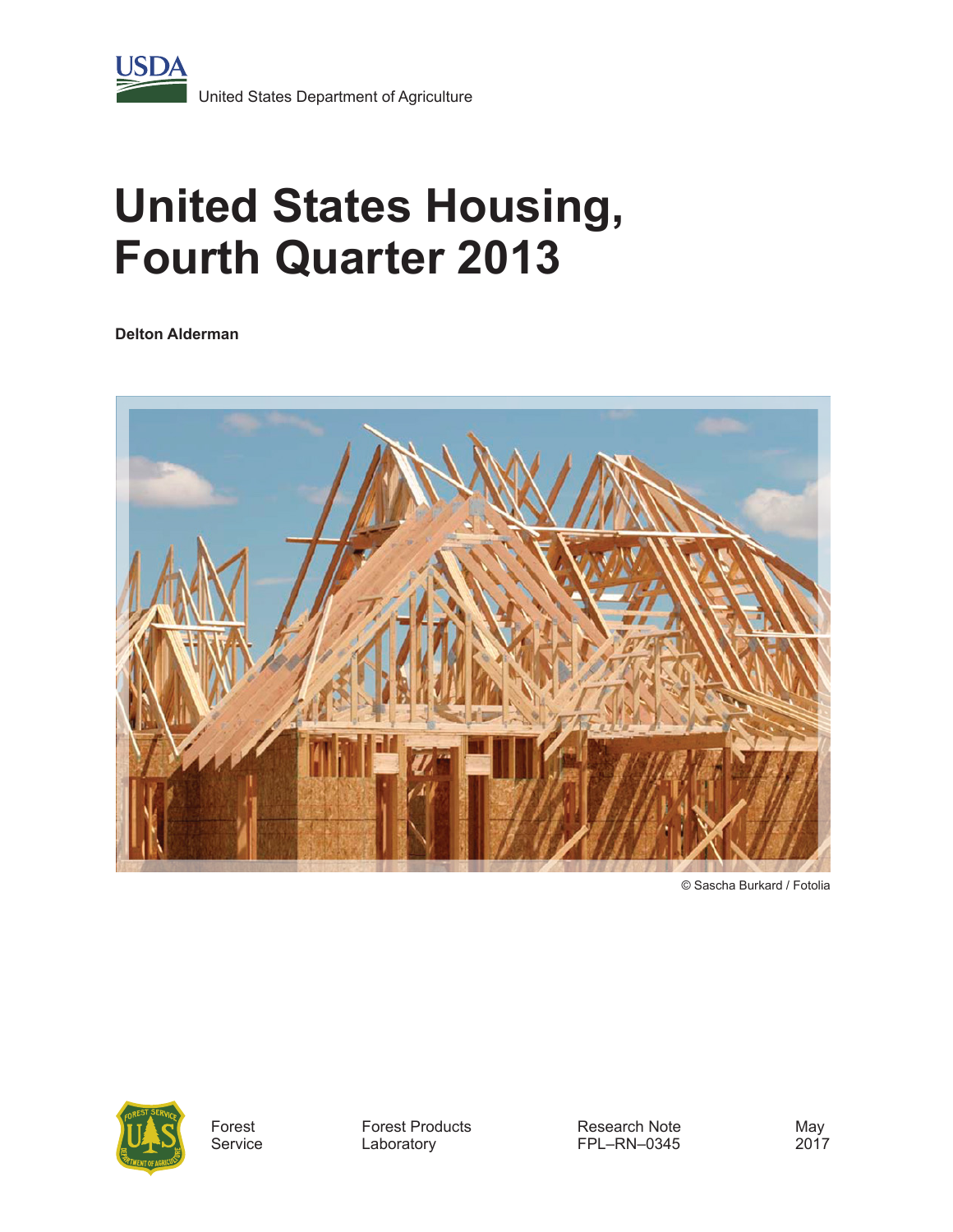## **Abstract**

In the beginning of 2013, the U.S. housing construction market indicated increases in all sectors; yet, by the fourth quarter's end, only housing under construction improved. Moderation and declines are to be expected in the fourth quarter, as winter is setting in. Permits, starts, housing under construction, completions, and new and existing house sales all exceeded the record lows recorded in the 2008 to 2011 time period. With that stated, there are still several hindrances for a return to a robust housing industry, including a sluggish economy, declining real incomes, and stricter lending standards. If these hindrances can be overcome, we should expect additional improvement in the U.S. housing construction market.

Keywords: Housing permits, starts, under construction, completions, construction spending; quarterly and annual construction averages, nominal and inflation adjusted construction spending, housing and gross domestic product

#### **Contents**

#### May 2017

Alderman, Delton. 2017. United States Housing, Fourth Quarter 2013. Research Note FPL-RN-0345. Madison, WI: U.S. Department of Agriculture, Forest Service, Forest Products Laboratory. 15 p.

A limited number of free copies of this publication are available to the public from the Forest Products Laboratory, One Gifford Pinchot Drive, Madison, WI 53726–2398. This publication is also available online at www.fpl.fs.fed.us. Laboratory publications are sent to hundreds of libraries in the United States and elsewhere.

The Forest Products Laboratory is maintained in cooperation with the University of Wisconsin.

The use of trade or firm names in this publication is for reader information and does not imply endorsement by the United States Department of Agriculture (USDA) of any product or service.

In accordance with Federal civil rights law and U.S. Department of Agriculture (USDA) civil rights regulations and policies, the USDA, its Agencies, offices, and employees, and institutions participating in or administering USDA programs are prohibited from discriminating based on race, color, national origin, religion, sex, gender identity (including gender expression), sexual orientation, disability, age, marital status, family/parental status, income derived from a public assistance program, political beliefs, or reprisal or retaliation for prior civil rights activity, in any program or activity conducted or funded by USDA (not all bases apply to all programs). Remedies and complaint filing deadlines vary by program or incident.

Persons with disabilities who require alternative means of communication for program information (e.g., Braille, large print, audiotape, American Sign Language, etc.) should contact the responsible Agency or USDA's TARGET Center at (202) 720–2600 (voice and TTY) or contact USDA through the Federal Relay Service at (800) 877–8339. Additionally, program information may be made available in languages other than English.

To file a program discrimination complaint, complete the USDA Program Discrimination Complaint Form, AD-3027, found online at [http://www.ascr.usda.](http://www.ascr.usda.gov/complaint_filing_cust.html) [gov/complaint\\_filing\\_cust.html](http://www.ascr.usda.gov/complaint_filing_cust.html) and at any USDA office or write a letter addressed to USDA and provide in the letter all of the information requested in the form. To request a copy of the complaint form, call (866) 632–9992. Submit your completed form or letter to USDA by: (1) mail: U.S. Department of Agriculture, Office of the Assistant Secretary for Civil Rights, 1400 Independence Avenue, SW, Washington, D.C. 20250–9410; (2) fax: (202) 690–7442; or (3) email: [program.intake@usda.gov](mailto:program.intake@usda.gov).

USDA is an equal opportunity provider, employer, and lender.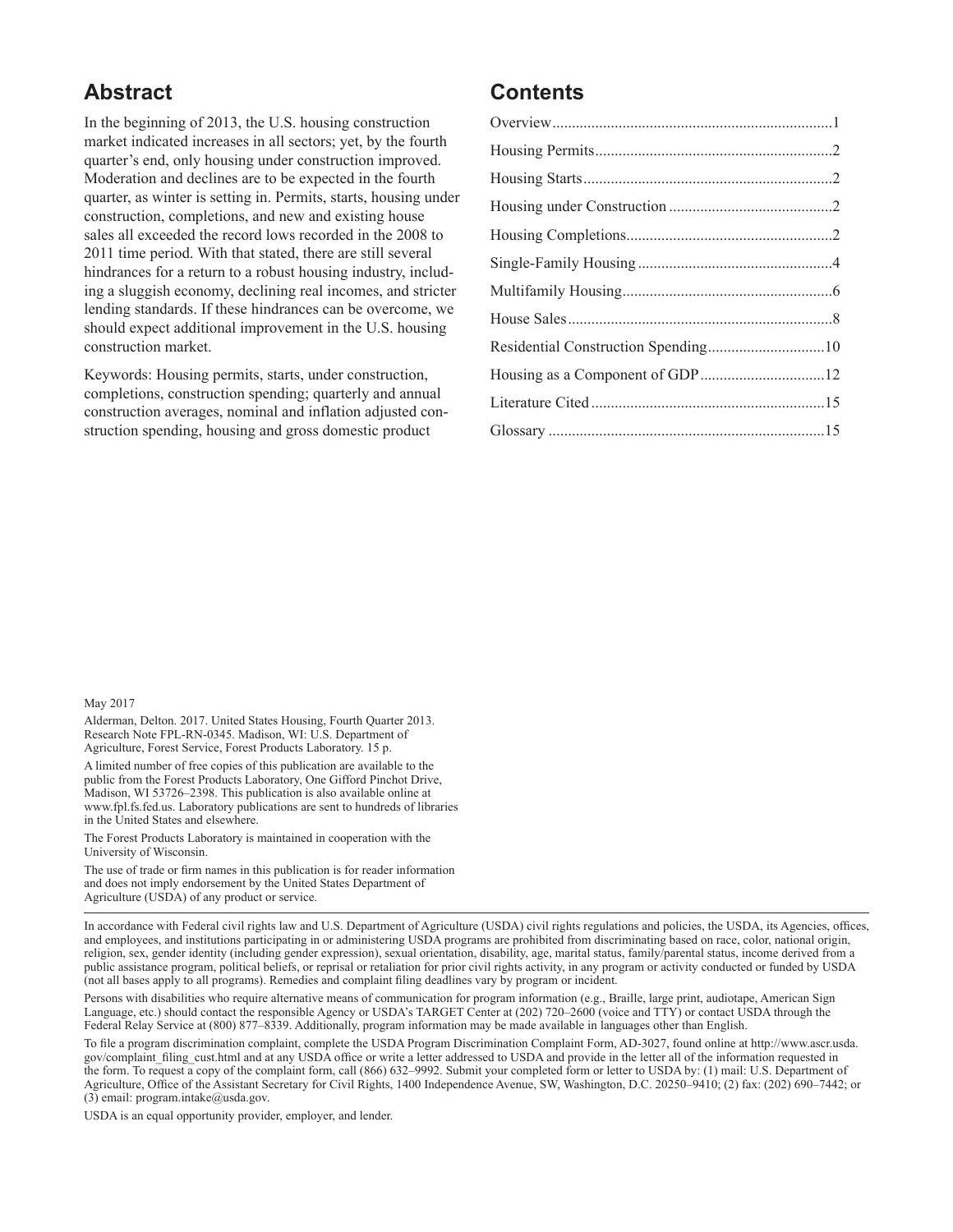## **United States Housing, Fourth Quarter 2013**

**Delton Alderman,** Research Forest Products Technologist Forest Products Laboratory, Madison, Wisconsin, and Northern Research Station, Princeton, West Virginia

## **Overview**

In the beginning of the fourth quarter of 2013, most of the U.S. housing construction market data indicated improvement in all sectors. Yet, by the quarter's end, only housing under construction increased. Historically, moderation and declines are to be expected in the fourth quarter, due to the winter season setting in. Even with declines in permits, starts, housing under construction, completions, and new and existing house sales, all construction and sales sectors exceeded the record lows recorded in the 2008 to 2011 time period. With that stated, there are still several hindrances for a return to a robust housing industry, including a sluggish economy, declining real incomes, and stricter lending standards. If these hindrances can be overcome, we should expect additional improvement in the U.S. housing construction market.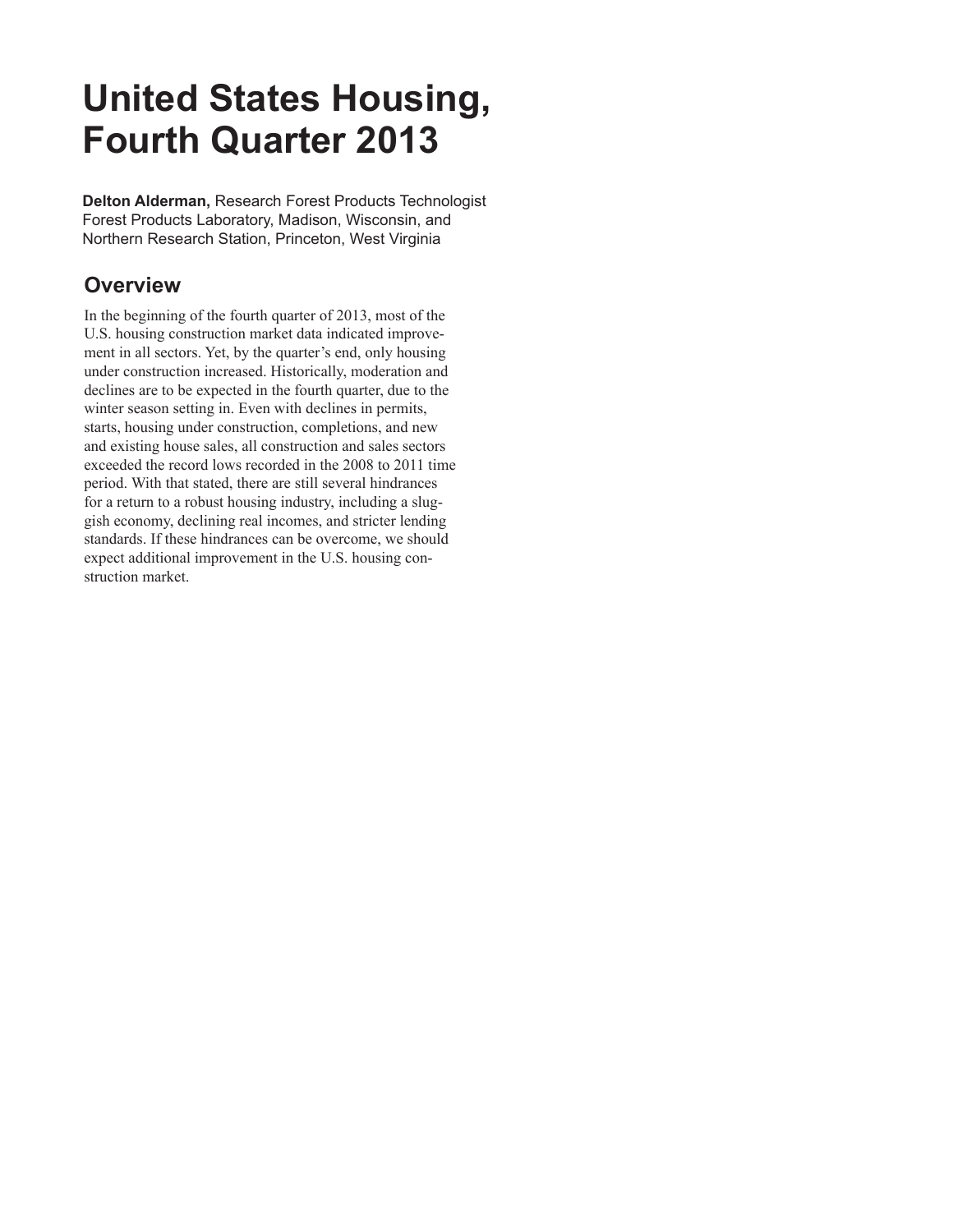#### **Housing Permits**

Housing permits (see glossary for definitions of terms) are a leading indicator for gauging the current status and future of the housing construction market. Throughout the fourth quarter, seasonally adjusted annual rate (SAAR) issued permits were mixed; however, October recorded the greatest number of issued permits for 2013 (Table 1, Fig. 1). In addition to assessing monthly data, analysts also contrast quarterly data to gauge the housing market. Issued permits increased moderately in the quarter-over-quarter (Q/Q) and year-over-year (Y/Y) (Table 2). For additional comparison, the average annual number of permits issued in the fourth quarter was 76.1% of the long-term quarter four average (Table 11). Historical quarterly averages for the construction sectors reviewed in this note are presented in Table 12. According to the U.S. Bureau of Census, a "seasonal adjustment" estimates and subtracts seasonal effects from a particular time series to reveal discrete nonseasonal features, such as underlying trends and business cycles.

#### **Housing Starts**

Housing starts are also a leading indicator of the housing construction market because starts are generally regarded as integral in the production of economic activity. In the fourth quarter, total starts data were mixed, with November having the greatest number of starts in 2013 (Table 1, Fig. 1). A quarterly contrast resulted in substantial Y/Y and Q/Q increases in the fourth quarter (Table 2). For further reference, quarter four's start average was 70.7% of the fourth quarter's long-term average (Table 11).

#### **Housing under Construction**

Housing under construction is generally considered as a lagging indicator for assessing the housing market. These data also can be used to assess current construction employment and building material demand. As in quarter three, housing under construction increased steadily through the fourth quarter (Table 1, Fig. 1). This yielded a substantial Y/Y increase and moderate Q/Q increase (Table 2). For further comparison, quarter four's housing under construction average was 72.8% of the fourth quarter's long-term average (Table 11).

#### **Housing Completions**

Housing completions indicate the quantity of homes finished and available for sale or rent. Analysts may develop estimates for consumer-based products such as furniture and home appliances using these data. Generally, completions lag starts by 5 to 6 months. Housing completions were mixed in the quarter, with November recording the greatest number (SAAR) of completions for the year (Table 1, Fig. 1). On a Y/Y and Q/Q basis, completions increased (Table 2). For an additional comparison, quarter four's start average was 56.7% of its fourth quarter average (Table 11).

| Table 1. Housing permits, starts, under construction,   |
|---------------------------------------------------------|
| and completions, by year (annual rate) and by month     |
| (seasonally adjusted annual rate) (2013) <sup>a,b</sup> |

|      |         |                | Under        |             |
|------|---------|----------------|--------------|-------------|
|      | Permits | <b>Starts</b>  | construction | Completions |
| 2000 | 1,592.3 | 1,568.7        | 933.8        | 1,573.7     |
| 2001 | 1,636.7 | 1,602.7        | 959.4        | 1,570.8     |
| 2002 | 1,747.7 | 1,704.9        | 1001.2       | 1,648.4     |
| 2003 | 1,889.2 | 1,847.7        | 1141.4       | 1,678.7     |
| 2004 | 2,070.1 | 1,955.8        | 1237.1       | 1,841.9     |
| 2005 | 2,155.3 | 2,068.3        | 1355.9       | 1,931.4     |
| 2006 | 1,838.9 | 1,800.9        | 1204.9       | 1,979.4     |
| 2007 | 1,398.4 | 1,355.0        | 1025.0       | 1,502.8     |
| 2008 | 905.4   | 905.5          | 780.9        | 1,119.7     |
| 2009 | 583.0   | 554.0          | 495.4        | 794.4       |
| 2010 | 604.6   | 586.9          | 411.0        | 651.7       |
| 2011 | 624.1   | 608.8          | 417.7        | 584.9       |
| 2012 | 829.7   | 780.6          | 532.5        | 649.2       |
|      |         | $2013^{\circ}$ |              |             |
| Jan  | 928     | 888            | 561          | 732         |
| Feb  | 971     | 970            | 582          | 730         |
| Mar  | 932     | 999            | 595          | 839         |
| Apr  | 1,015   | 826            | 607          | 690         |
| May  | 1,016   | 920            | 620          | 714         |
| Jun  | 951     | 852            | 629          | 759         |
| Jul  | 986     | 891            | 636          | 786         |
| Aug  | 947     | 898            | 651          | 761         |
| Sep  | 1,015   | 860            | 661          | 752         |
| Oct  | 1,031   | 921            | 669          | 811         |
| Nov  | 1,042   | 1,104          | 689          | 833         |
| Dec  | 1,013   | 1,010          | 711          | 768         |

<sup>a</sup>In thousands, annual and monthly data.

b Data are for conventional housing and do not include mobile home shipments.

c Seasonally adjusted annual rate.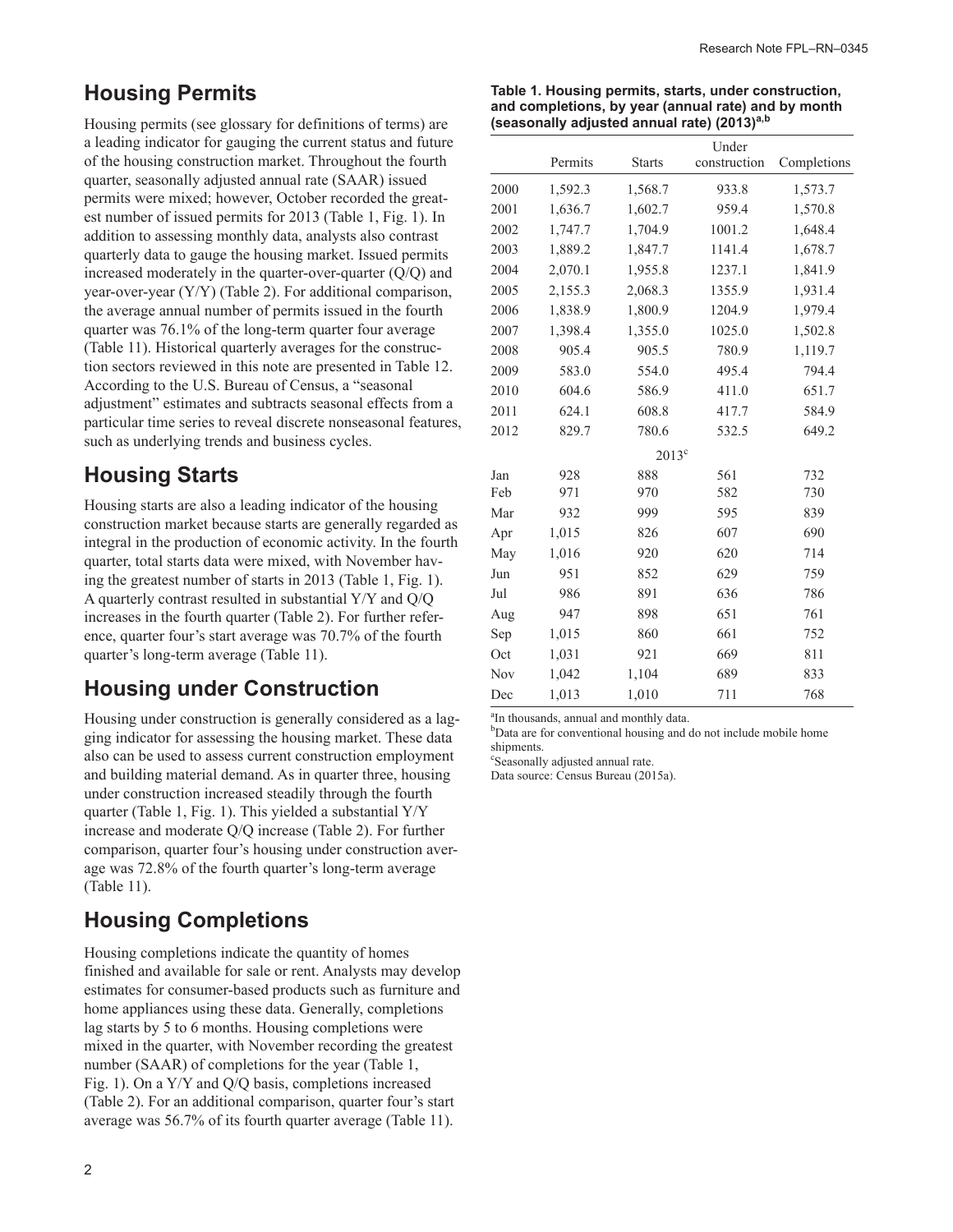

**Figure 1. Total housing permits, starts, under construction, and completions, 2000–2013, in thousands. Seasonally adjusted annual rates for quarter four (Q4), 2013 data. Data source: Census Bureau (2015a).**

|                    | 2013<br>3-month<br>running average | Change<br>quarter-over-quarter<br>$(\%)$ | 2012<br>3-month<br>running average | Change<br>year-over-year<br>$(\%)$ |
|--------------------|------------------------------------|------------------------------------------|------------------------------------|------------------------------------|
| Permits            | 1,028.7                            | 4.7                                      | 921.0                              | 11.7                               |
| <b>Starts</b>      | 1,012.0                            | 14.6                                     | 908.0                              | 11.4                               |
| Under construction | 689.7                              | 6.2                                      | 535.0                              | 28.9                               |
| Completions        | 804.0                              | 4.9                                      | 691.7                              | 16.2                               |

**Table 2. Total quarterly and yearly comparisons, fourth quarter of 2012 and 2013a,b,c**

<sup>a</sup>In thousands, annual and monthly data.<br><sup>b</sup>Data are for conventional housing and do not include mobile home shipments.

c Seasonally adjusted annual rate.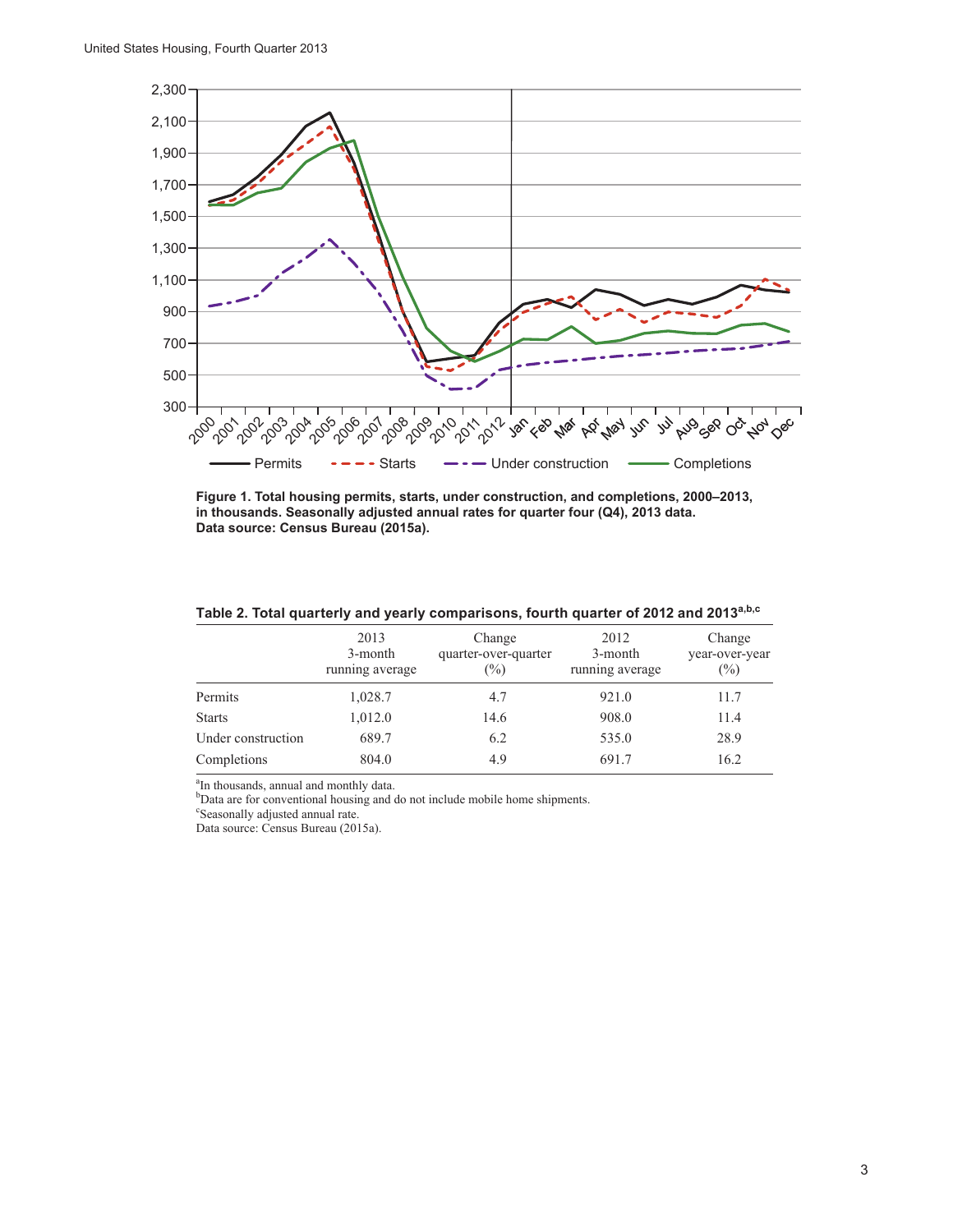## **Single-Family Housing**

Single-family (SF) housing construction generally consumes more softwood, hardwood, and wood composite products than any other type of building construction (Wood Products Council 2006). Historically, SF construction has contributed about 2.25% to the U.S. gross domestic product (GDP); however, since 2009, the SF portion has been about 1%. Subsequently, SF housing starts remain a valuable data subset for assessing the current status of the housing market and are used by the forest products industry and many other industries to predict future housing activity. SF completions normally lag starts by 6 months to 1 year.

SF permits and starts were mixed in the fourth quarter of 2013; SF houses under construction increased steadily, and SF completions declined throughout the quarter (Table 3, Fig. 2). The fourth quarter contrasts resulted in SF permits increasing slightly from the third quarter and a moderate Y/Y increase. Starts yielded moderate Q/Q and Y/Y increases, and housing under construction and completions yielded a slight Q/Q and substantial Y/Y increases (Table 4). For additional long-term comparisons, the average of SF permits issued was 67.3%; SF starts, 64.2%; SF houses under construction, 58.8%; and SF completions, 57.4% of average historical quarter four data (Table 11).

#### **Table 3. Single-family (SF) housing permits, starts, under construction, and completions, by year (annual rate) and by month (seasonally adjusted annual rate) (2013)a,b**

|      | <b>SF</b><br>permits | <b>SF</b><br>starts | SF under<br>construction | <b>SF</b><br>completions |
|------|----------------------|---------------------|--------------------------|--------------------------|
| 2000 | 1,198.1              | 1,230.9             | 623.4                    | 1,241.8                  |
| 2001 | 1,235.6              | 1,273.3             | 638.3                    | 1,255.9                  |
| 2002 | 1,332.6              | 1,358.6             | 668.8                    | 1,325.1                  |
| 2003 | 1,460.9              | 1,499.0             | 772.9                    | 1,386.3                  |
| 2004 | 1,613.4              | 1,610.5             | 850.3                    | 1,531.5                  |
| 2005 | 1,682.0              | 1,715.8             | 929.1                    | 1,635.9                  |
| 2006 | 1,378.2              | 1,465.4             | 764.7                    | 1,654.5                  |
| 2007 | 979.9                | 1,046.0             | 579.1                    | 1,218.4                  |
| 2008 | 575.6                | 622.0               | 377.3                    | 818.8                    |
| 2009 | 441.1                | 445.1               | 283.1                    | 520.1                    |
| 2010 | 447.3                | 471.2               | 247.3                    | 496.3                    |
| 2011 | 418.5                | 430.6               | 221.6                    | 446.3                    |
| 2012 | 518.7                | 535.3               | 267.7                    | 483.0                    |
|      |                      | $2013^c$            |                          |                          |
| Jan  | 590                  | 612                 | 287                      | 563                      |
| Feb  | 612                  | 663                 | 293                      | 577                      |
| Mar  | 609                  | 621                 | 294                      | 613                      |
| Apr  | 623                  | 578                 | 302                      | 520                      |
| May  | 624                  | 602                 | 305                      | 555                      |
| Jun  | 628                  | 605                 | 314                      | 535                      |
| Jul  | 615                  | 598                 | 316                      | 579                      |
| Aug  | 631                  | 624                 | 320                      | 571                      |
| Sep  | 618                  | 582                 | 323                      | 563                      |
| Oct  | 623                  | 593                 | 321                      | 602                      |
| Nov  | 647                  | 712                 | 329                      | 595                      |
| Dec  | 613                  | 653                 | 338                      | 564                      |

<sup>a</sup>In thousands, annual and monthly data.

<sup>b</sup>Data are for conventional housing and do not include mobile home shipments.

c Seasonally adjusted annual rate (SAAR).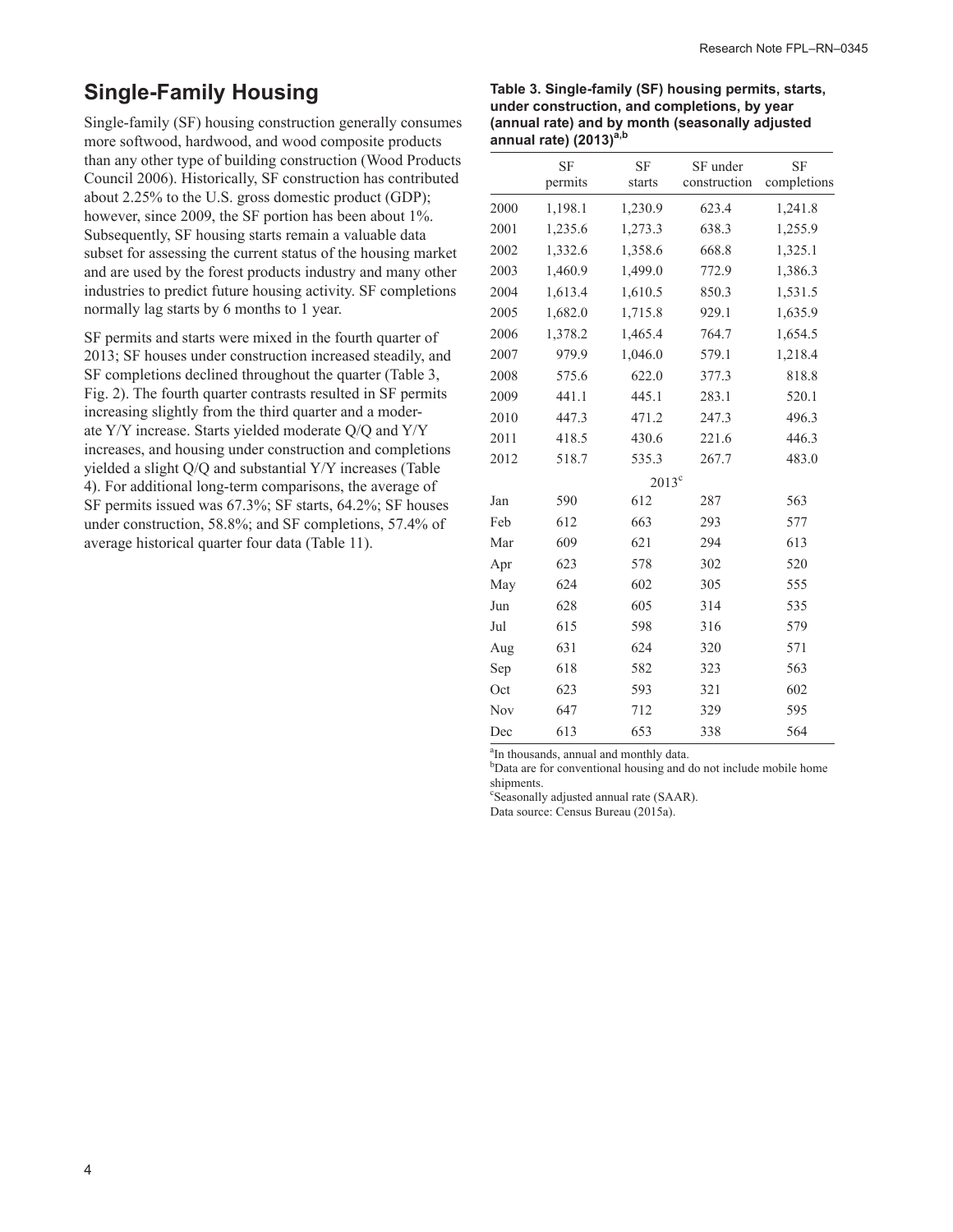

**Figure 2. Total single-family housing permits, starts, under construction, and completions, 2000–2012, in thousands. Seasonally adjusted annual rate for Q4, 2013 data. Data source: Census Bureau (2015a).**

|                       | 2013<br>3-month<br>running average | Change<br>quarter-over-quarter<br>$(\%)$ | 2012<br>3-month<br>running average | Change<br>year-over-year<br>$(\%)$ |
|-----------------------|------------------------------------|------------------------------------------|------------------------------------|------------------------------------|
| SF permits            | 627.7                              | 1.0                                      | 576.7                              | 8.8                                |
| <b>SF</b> starts      | 652.7                              | 8.5                                      | 598.3                              | 9.1                                |
| SF under construction | 329.3                              | 3.0                                      | 279.3                              | 17.9                               |
| SF completions        | 587.0                              | 2.8                                      | 521.0                              | 12.7                               |

**Table 4. Single-family (SF) quarterly and yearly comparisons, fourth quarter of 2012 and 2013a,b,c**

<sup>a</sup>In thousands, annual and monthly data.

<sup>b</sup>Data are for conventional housing and do not include mobile home shipments.

c Seasonally adjusted annual rate.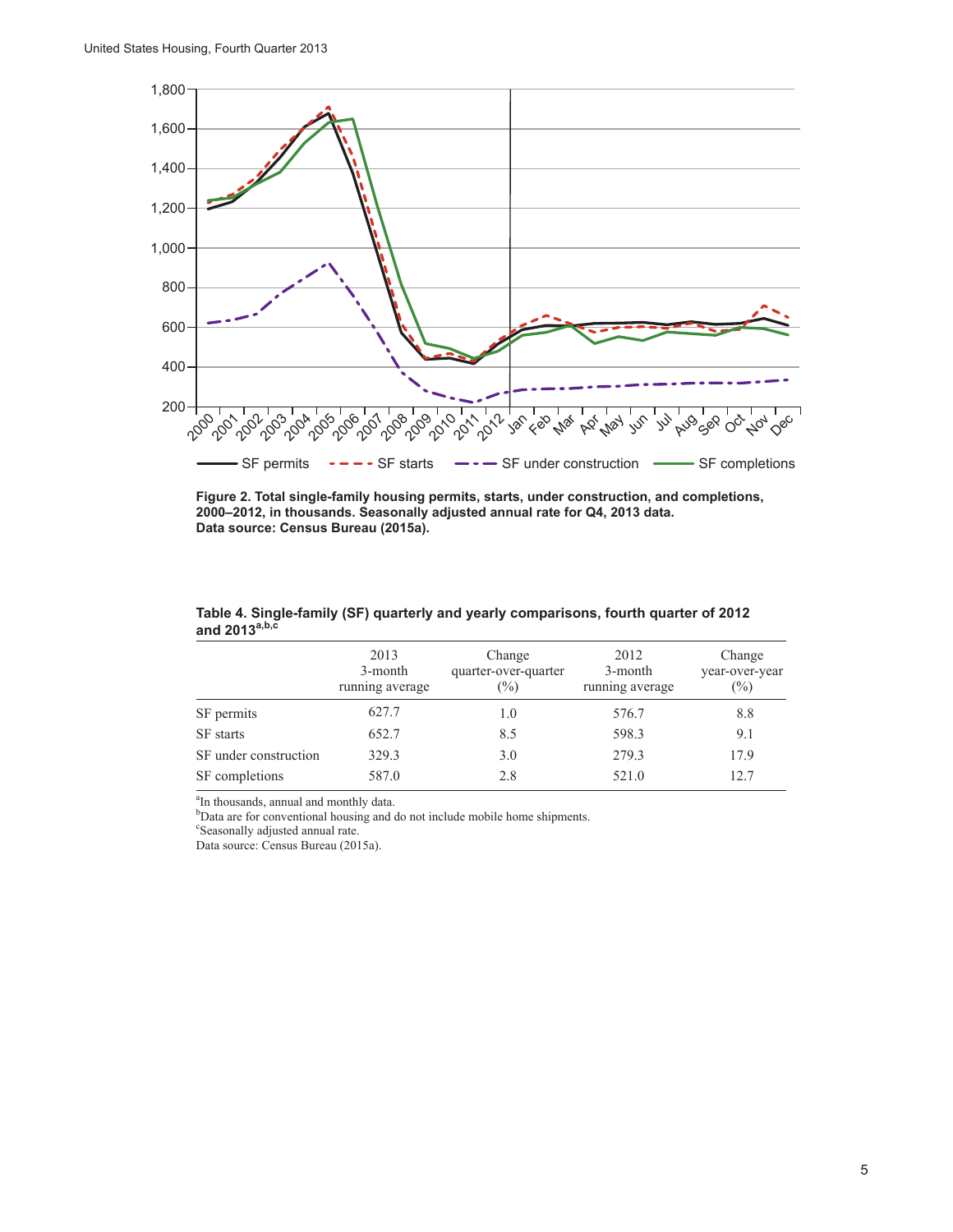## **Multifamily Housing**

In the fourth quarter of 2013, multifamily (MF) housing continued to be an essential component of the 2013 housing market, though the overall numbers of units built in this quarter were considerably less than reported in the early and mid-1970s. In the 1970s, MF construction was the greatest recorded in U.S. history. In historical and typical MF fashion, October through December MF housing permits, starts, and completions were varied on a SAAR basis. MF units under construction increased steadily throughout the quarter (Tables 5 and 6; Fig. 3).

For a long-term comparison, average MF permits issued were 83.9%; MF starts, 92.4%; MF houses under construction, 1.0%; and MF completions, 60.9% of the fourth quarter average (Table 11). Note that MF data are considered to be volatile, on a monthly and quarterly basis.

#### **Table 5. Multifamily (MF) housing permits, starts, under construction, and completions, by year (annual rate) and by month (seasonally adjusted annual rate) (2013)a,b**

|      | MF<br>permits | MF<br>starts   | MF under<br>construction | MF<br>completions |
|------|---------------|----------------|--------------------------|-------------------|
| 2000 | 394.2         | 338            | 310.4                    | 332.0             |
| 2001 | 401.1         | 329            | 321.0                    | 314.9             |
| 2002 | 415.1         | 346            | 332.3                    | 323.2             |
| 2003 | 428.3         | 349            | 368.6                    | 292.3             |
| 2004 | 456.6         | 345            | 386.8                    | 310.0             |
| 2005 | 473.3         | 353            | 426.8                    | 295.5             |
| 2006 | 460.7         | 336            | 440.2                    | 325.0             |
| 2007 | 418.5         | 309            | 445.9                    | 284.4             |
| 2008 | 329.8         | 284            | 403.7                    | 300.9             |
| 2009 | 141.8         | 109            | 212.3                    | 274.3             |
| 2010 | 157.3         | 116            | 163.8                    | 155.4             |
| 2011 | 205.6         | 178            | 196.2                    | 138.3             |
| 2012 | 311.0         | 245            | 264.9                    | 166.3             |
|      |               | $2013^{\circ}$ |                          |                   |
| Jan  | 338           | 276            | 274                      | 169               |
| Feb  | 359           | 307            | 289                      | 153               |
| Mar  | 323           | 378            | 301                      | 226               |
| Apr  | 392           | 248            | 305                      | 170               |
| May  | 392           | 318            | 315                      | 159               |
| Jun  | 323           | 247            | 315                      | 224               |
| Jul  | 371           | 293            | 320                      | 207               |
| Aug  | 316           | 274            | 331                      | 190               |
| Sep  | 397           | 278            | 338                      | 189               |
| Oct  | 408           | 328            | 348                      | 209               |
| Nov  | 395           | 392            | 360                      | 238               |
| Dec  | 400           | 357            | 373                      | 204               |

<sup>a</sup>In thousands, annual and monthly data.

<sup>b</sup>Data are for conventional housing and do not include mobile home shipments.

c Seasonally adjusted annual rate.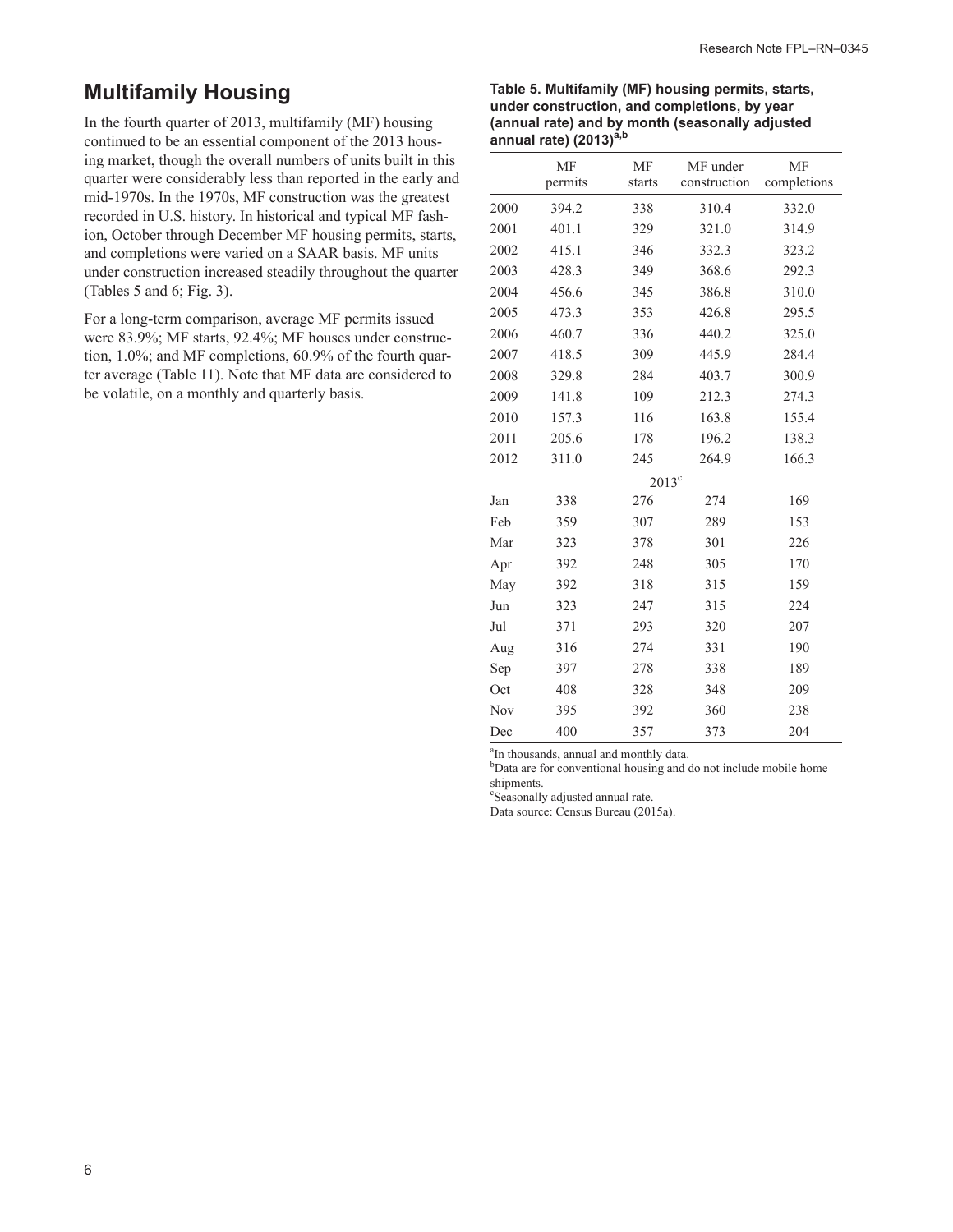

**Figure 3. Multifamily housing permits, starts, under construction, and completions, 2000–2012, in thousands. Seasonally adjusted annual rate for Q4, 2013 data. Data source: Census Bureau (2015a).**

|                       | 2013<br>3-month<br>running average | Change<br>quarter-over-quarter<br>$\frac{0}{0}$ | 2012<br>3-month<br>running average | Change<br>year-over-year<br>$(\%)$ |
|-----------------------|------------------------------------|-------------------------------------------------|------------------------------------|------------------------------------|
| MF permits            | 401.0                              | 11.0                                            | 344.3                              | 16.5                               |
| MF starts             | 359.0                              | 27.5                                            | 309.7                              | 15.9                               |
| MF under construction | 360.3                              | 9.3                                             | 255.7                              | 40.9                               |
| MF completions        | 217.0                              | 11.1                                            | 170.7                              | 27.1                               |

**Table 6. Multifamily (MF) quarterly and yearly comparisons, fourth quarter of 2012 and 2013a,b,c**

<sup>a</sup>In thousands, annual and monthly data.

<sup>b</sup>Data are for conventional housing and do not include mobile home shipments.

c Seasonally adjusted annual rate.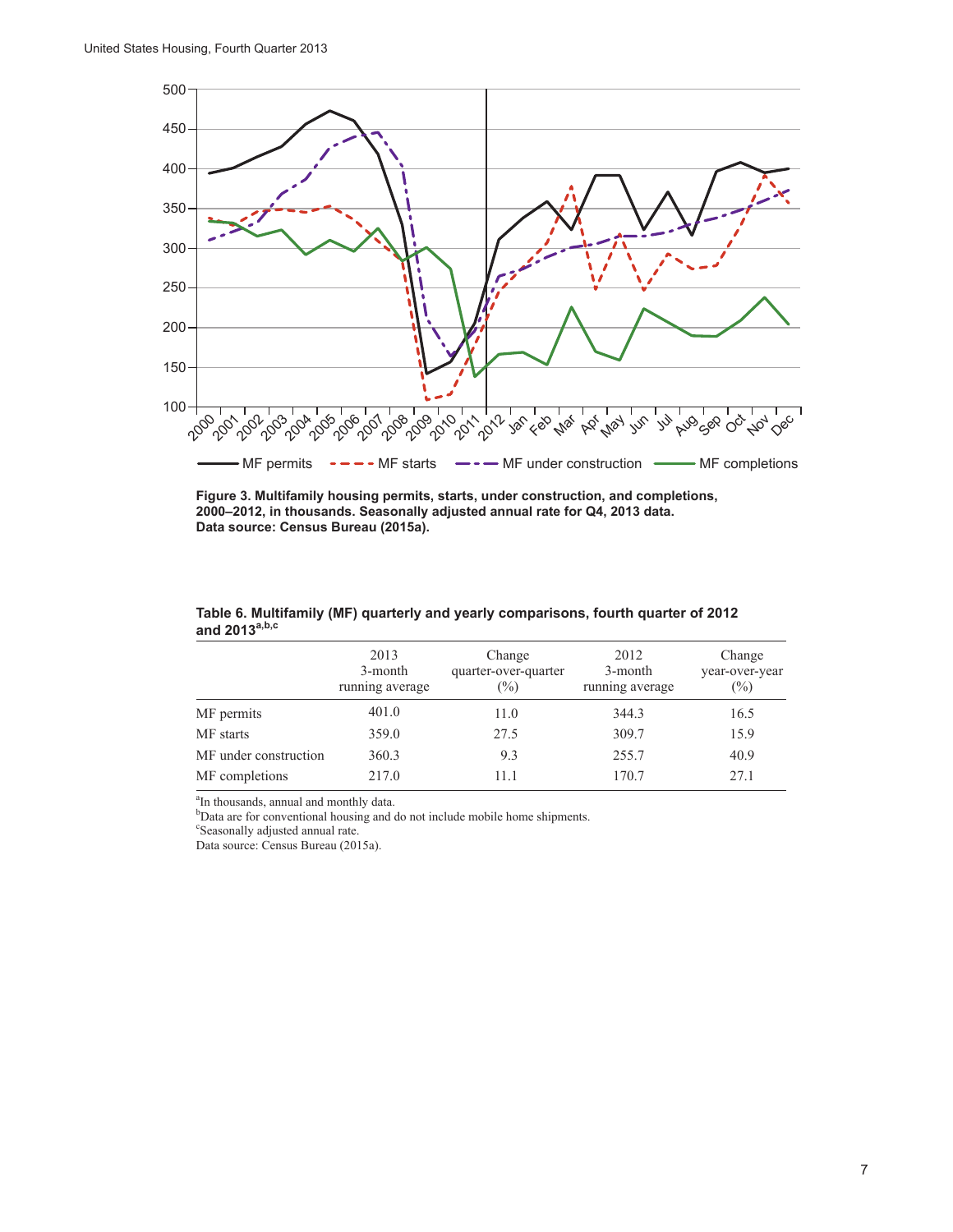## **House Sales**

New and existing house sales, in addition to other housing indicators, are important for the entirety of the forest products industry and U.S. economy, and they provide an indirect metric for assessing the overall U.S. economy.

Typically, new housing is a critical market for the forest products industry, as new houses utilize substantially more softwoods and wood composites (in the framing structure and subfloor) and hardwoods (in flooring, cabinets, and mouldings) than the residential renovation and multifamily subsectors.

New house sales were mixed in the fourth quarter of 2013 and less than reported at the beginning of 2013. On a historical basis, new house sales were substantially less than average (Table 7, Fig. 4). The quarterly comparisons resulted in robust Y/Y and Q/Q increases (Table 8). Fourth quarter average new house sales were 63.9% of the longterm average (Table 11).

Existing house sales also provide insight for the home improvement industry and, by extension the forest products industry. For additional comparison, the average annual number of existing house sales from 1963 to 2007 was 3,804,000 units, and from 1977 to 2007, 4,307,800 units were sold on average. From October to December 2013, existing home sales were mixed and ended the year in decline (Table 7, Fig. 4). On a Q/Q basis, existing sales experienced a moderate decline, and on a Y/Y basis, existing sales increased minimally (Table 8). For additional comparison, quarterly existing house sales were 93.1% of quarter four's long-term average (Table 11).

#### **Table 7. New and existing house sales, by year (annual rate) and by month (seasonally adjusted annual rate) (2013)a,b**

|      | New house sales | Existing house sales |
|------|-----------------|----------------------|
| 2000 | 877             | 5,173                |
| 2001 | 908             | 5,333                |
| 2002 | 973             | 5,631                |
| 2003 | 1,086           | 6,176                |
| 2004 | 1,203           | 6,778                |
| 2005 | 1,283           | 7,076                |
| 2006 | 1,051           | 6,478                |
| 2007 | 776             | 5,040                |
| 2008 | 485             | 4,110                |
| 2009 | 375             | 4,340                |
| 2010 | 323             | 4,190                |
| 2011 | 306             | 4,260                |
| 2012 | 368             | 4,660                |
|      | $2013^{\circ}$  |                      |
| Jan  | 442             | 4,870                |
| Feb  | 439             | 4,950                |
| Mar  | 449             | 4,960                |
| Apr  | 451             | 4,990                |
| May  | 430             | 5,150                |
| Jun  | 463             | 5,160                |
| Jul  | 376             | 5,380                |
| Aug  | 380             | 5,330                |
| Sep  | 399             | 5,260                |
| Oct  | 444             | 5,130                |
| Nov  | 446             | 4,830                |
| Dec  | 441             | 4,870                |

<sup>a</sup>In thousands, annual and monthly data.

<sup>b</sup>Data are for conventional housing and do not include mobile home shipments.

c Seasonally adjusted annual rate.

Data sources: Census Bureau (2015b), National Association of Realtors (2014).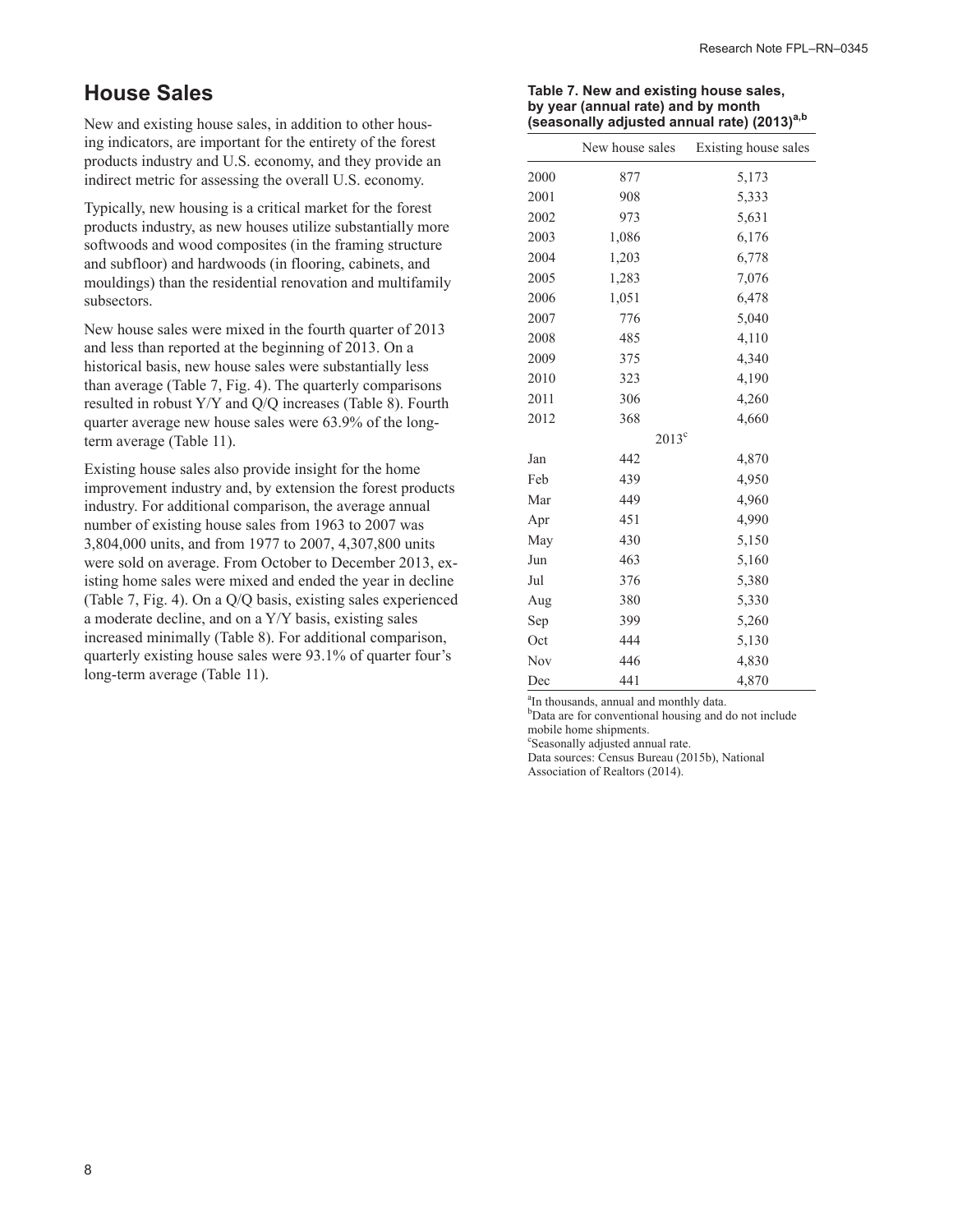

**Figure 4. New and existing house sales, 2000–2012, in thousands. Seasonally adjusted annual rate for Q4, 2013 data. Existing house sales (left-hand scale) and new house sales (right-hand scale). Data sources: Census Bureau (2015b), National Association of Realtors (2014).**

|                | 2013<br>3-month<br>running average | Change<br>quarter-over-quarter<br>(%) | 2012<br>3-month<br>running average | Change<br>year-over-year<br>$($ %) |
|----------------|------------------------------------|---------------------------------------|------------------------------------|------------------------------------|
| New sales      | 443.7                              | 15.2                                  | 383.0                              | 15.8                               |
| Existing sales | 4,943.3                            | $-7.1$                                | 4,890.0                            |                                    |

#### **Table 8. New and existing house sales, quarterly and yearly comparisons, fourth quarter of 2012 and 2013a,b,c**

<sup>a</sup>In thousands, annual and monthly data.

<sup>b</sup>Data are for conventional housing and do not include mobile home shipments.

c Seasonally adjusted annual rate.

Data sources: Census Bureau (2015ab), National Association of Realtors (2014).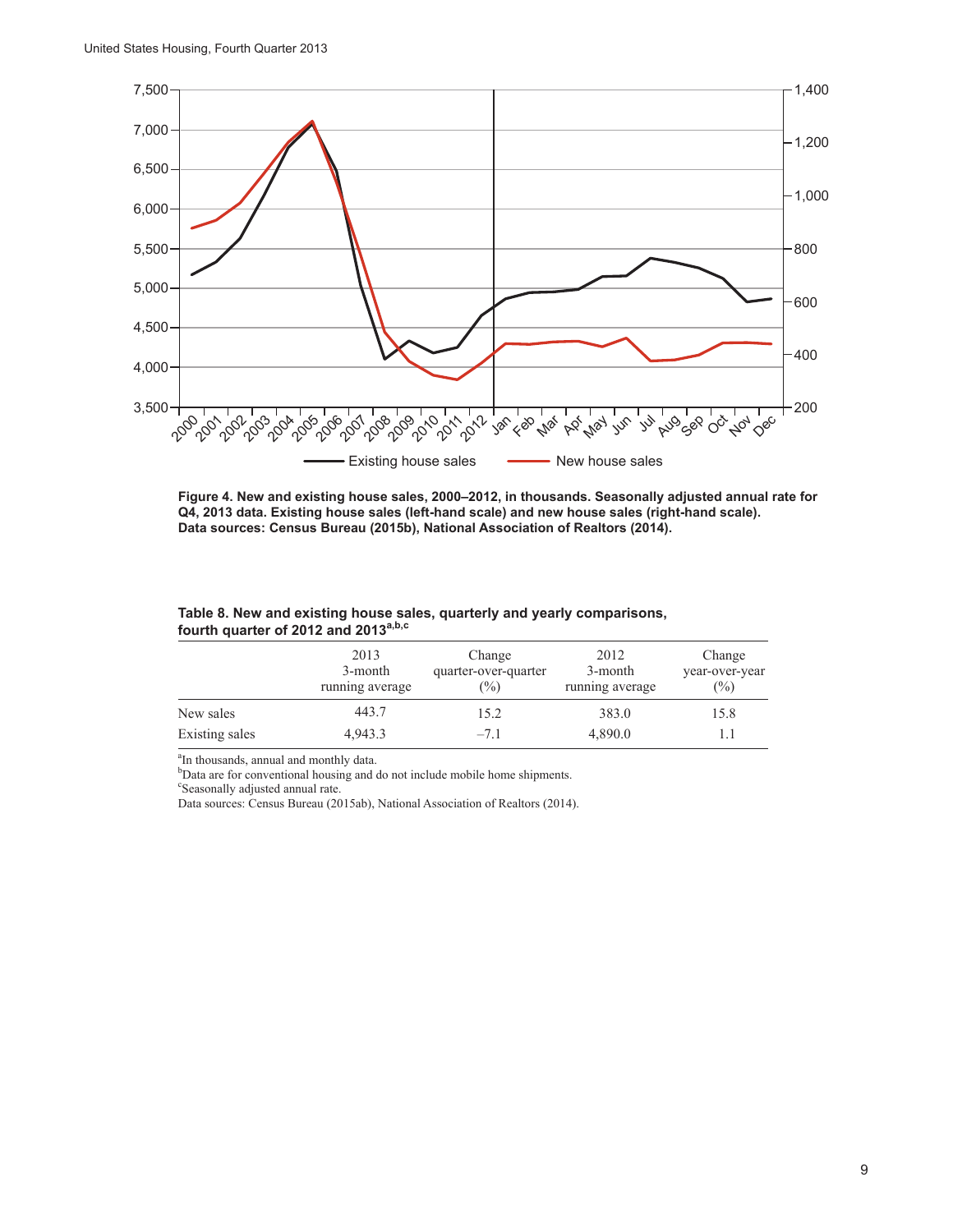## **Residential Construction Spending**

Private residential construction (PRC) spending also is an important statistic for the overall condition of the housing market and is used in the computation of the U.S. GDP. In the fourth quarter of 2013, PRC, SF, MF, and improvement or remodeling expenditures increased, and most recorded yearly highs (Table 9, Fig. 5). The quarterly expenditure comparisons resulted in PRC, SF, MF, and improvement

expenditures having substantial Y/Y and moderate Q/Q increases (Table 10).

For additional comparison, PRC was 0.8%; MF, 23.1%; and improvement spending, 38.9% greater than their respective long-term averages. SF spending was 78.2% less than its historical average (Table 11). The U.S. Census Bureau does not report remodeling spending directly, and these expenditures are interpolated.

**Table 9. Construction spending for total private residential spending, single-family (SF),**  multifamily (MF), and improvements by year (annual rate) and by month<br>(seasonally adjusted annual rate) (2013)<sup>a,b</sup>

|            |                       | Private residential<br>spending <sup>c</sup> | SF spending |                | MF spending |          |          |          | Improvement<br>spending |  |
|------------|-----------------------|----------------------------------------------|-------------|----------------|-------------|----------|----------|----------|-------------------------|--|
|            | Reported <sup>d</sup> | Adjusted <sup>e</sup>                        | Reported    | Adjusted       | Reported    | Adjusted | Reported | Adjusted |                         |  |
| 2000       | 346.1                 | 506.8                                        | 236.8       | 338.9          | 28.3        | 41.4     | 81.1     | 118.7    |                         |  |
| 2001       | 364.4                 | 509.4                                        | 249.1       | 340.3          | 30.3        | 42.4     | 85.0     | 118.9    |                         |  |
| 2002       | 396.7                 | 541.2                                        | 265.9       | 354.5          | 33.0        | 45.0     | 97.9     | 133.5    |                         |  |
| 2003       | 446.0                 | 580.9                                        | 310.6       | 395.3          | 35.1        | 45.7     | 100.3    | 130.7    |                         |  |
| 2004       | 532.9                 | 648.6                                        | 377.6       | 449.1          | 39.9        | 48.6     | 115.4    | 140.5    |                         |  |
| 2005       | 611.9                 | 695.0                                        | 433.5       | 481.2          | 47.3        | 53.7     | 131.1    | 148.9    |                         |  |
| 2006       | 613.7                 | 658.7                                        | 416.0       | 436.3          | 52.8        | 56.7     | 144.9    | 155.5    |                         |  |
| 2007       | 493.2                 | 522.5                                        | 305.2       | 315.9          | 49.0        | 51.9     | 139.1    | 147.4    |                         |  |
| 2008       | 350.3                 | 376.5                                        | 185.8       | 195.2          | 44.3        | 47.7     | 120.1    | 129.2    |                         |  |
| 2009       | 245.9                 | 264.4                                        | 105.3       | 110.7          | 28.5        | 30.7     | 112.0    | 120.4    |                         |  |
| 2010       | 238.8                 | 266.1                                        | 112.6       | 122.6          | 14.7        | 16.4     | 111.6    | 124.3    |                         |  |
| 2011       | 244.1                 | 273.0                                        | 108.2       | 118.2          | 15.0        | 16.8     | 120.9    | 135.2    |                         |  |
| 2012       | 280.6                 | 311.4                                        | 132.0       | 143.2          | 22.5        | 25.0     | 126.1    | 139.9    |                         |  |
|            |                       |                                              |             | $2013^{\rm f}$ |             |          |          |          |                         |  |
| Jan        |                       | 314.5                                        |             | 153.0          |             | 28.6     | 132.8    |          |                         |  |
| Feb        | 321.9                 |                                              |             | 161.8<br>28.3  |             |          | 131.8    |          |                         |  |
| Mar        |                       | 324.6                                        |             | 166.4<br>28.9  |             | 129.3    |          |          |                         |  |
| Apr        |                       | 327.3                                        | 168.1       |                | 29.8        |          | 129.3    |          |                         |  |
| May        | 328.5                 |                                              | 170.4       |                | 29.9        |          | 128.2    |          |                         |  |
| Jun        |                       | 331.2                                        |             | 171.3          | 30.6        |          | 129.2    |          |                         |  |
| Jul        |                       | 336.5                                        |             | 172.5          |             | 30.3     |          | 133.6    |                         |  |
| Aug        | 342.2                 |                                              |             | 175.1          |             | 31.9     |          | 135.3    |                         |  |
| Sep        | 346.1<br>174.7        |                                              |             | 33.3           |             | 138.1    |          |          |                         |  |
| Oct        |                       | 345.5                                        |             | 173.3          | 34.5        |          | 137.7    |          |                         |  |
| <b>Nov</b> |                       | 350.8                                        |             | 175.9          | 36.3        |          | 138.6    |          |                         |  |
| Dec        | 353.1                 |                                              |             | 180.7          |             | 35.4     | 137.0    |          |                         |  |

 ${}_{\text{b}}^{\text{a}}$ In millions of dollars, annual and monthly data.

<sup>b</sup>Data are for conventional housing and do not include mobile home shipments.

<sup>c</sup>Private residential spending = Single-family + Multifamily + Improvement.

<sup>d</sup>As provided by the Census Bureau's Survey of Construction.

e Annual spending estimates, adjusted for the third quarter of 2013. Bureau of Economic Analysis (BEA), table 1.1.9. Implicit price deflators for gross private domestic investment, residential fixed investment [index numbers, 2009 = 100,

seasonally adjusted]; revised June 24, 2015.

f Seasonally adjusted annual rate.

Data sources: Census Bureau (2015a,c); Bureau of Economic Analysis (2015a).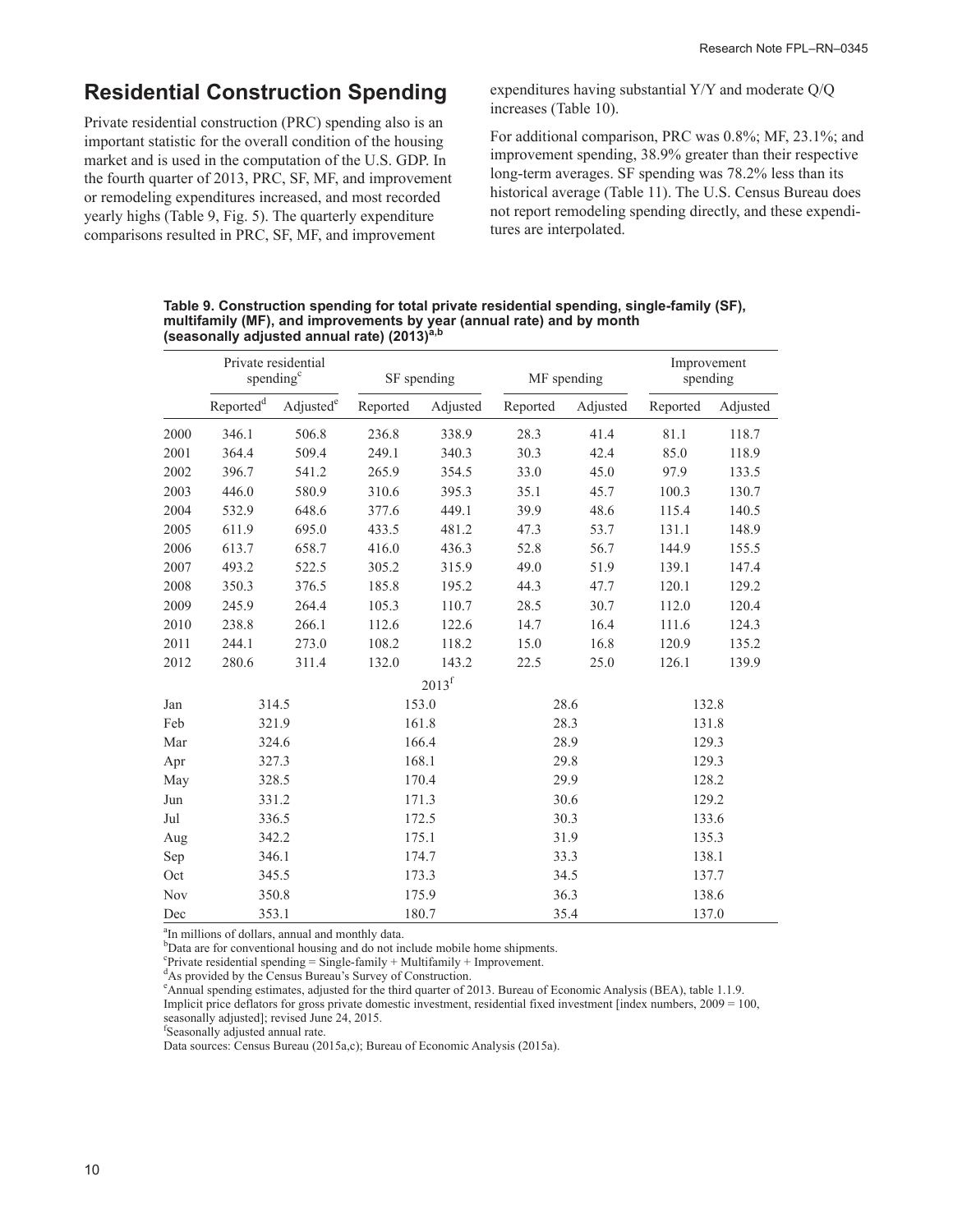

**Figure 5. Construction spending, in thousands of dollars, for total private residential, single-family, multifamily, and improvement spending, 2000–2012. Seasonally adjusted annual rate for Q4, 2013 data. Private residential spending (right-hand scale) and SF, MF, and IS (left-hand scale). Data sources: Census Bureau (2015c,d).**

|                                  | 2013<br>3-month<br>running average | Change<br>quarter-over-quarter<br>$(\%)$ | 2012<br>3-month<br>running average | Change<br>year-over-year<br>(%) |
|----------------------------------|------------------------------------|------------------------------------------|------------------------------------|---------------------------------|
| Private residential <sup>d</sup> | 349.8                              | 2.4                                      | 307.3                              | 13.8                            |
| Single-family                    | 176.6                              | 1.5                                      | 147.8                              | 19.4                            |
| Multifamily                      | 35.4                               | 11.3                                     | 26.4                               | 34.1                            |
| Improvement                      | 137.8                              | 1.6                                      | 133.0                              | 3.6                             |

#### **Table 10. Construction expenditure comparisons, fourth quarter of 2012 and 2013a,b,c**

 ${}^{a}$ In millions of dollars, annual and monthly data.

<sup>b</sup>Data are for conventional housing and do not include mobile home shipments.

c Seasonally adjusted annual rate.

<sup>d</sup>Private residential spending = Single-family + Multifamily + Improvement.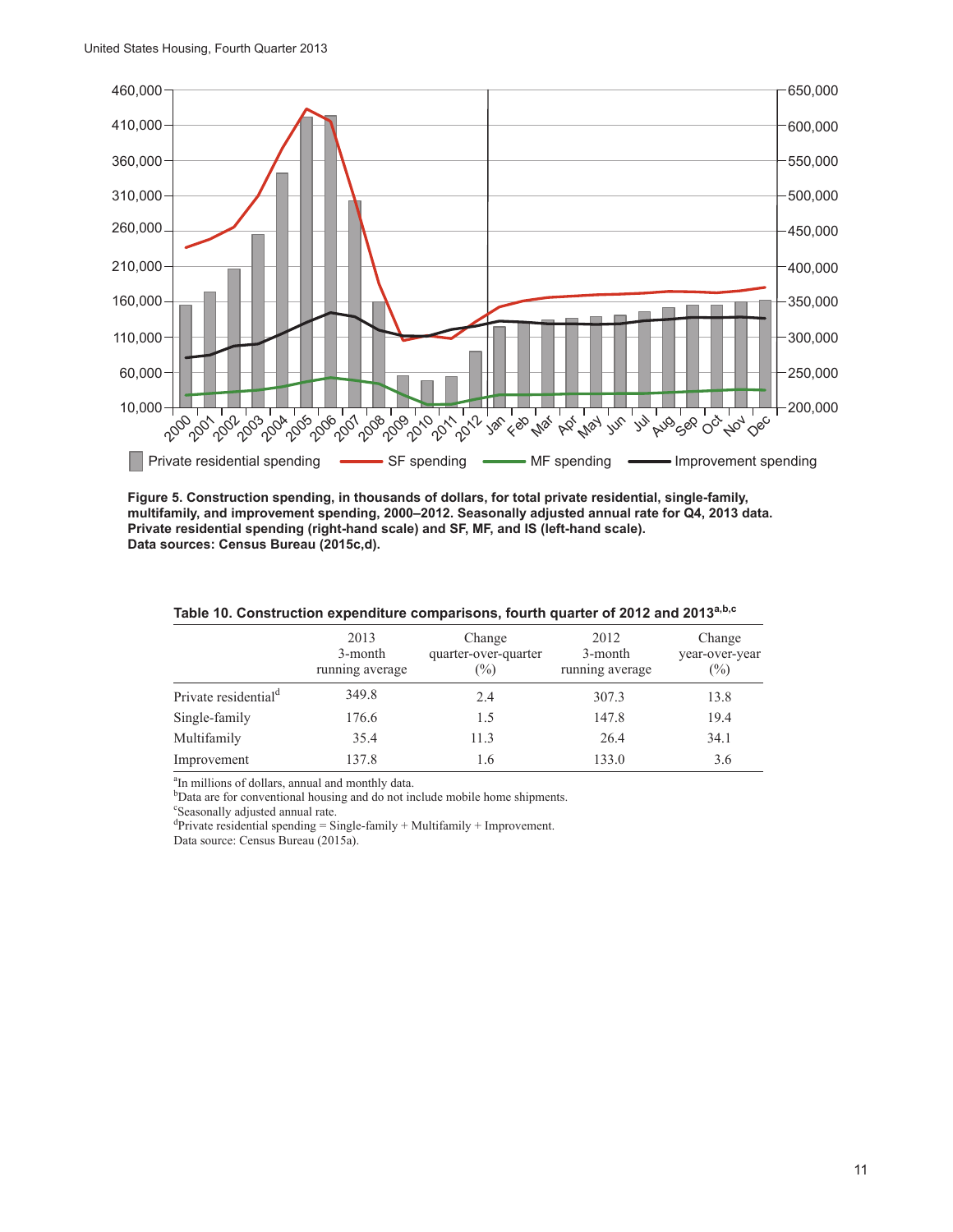## **Housing as a Component of GDP**

Housing is a critical component of the U.S. GDP. The National Association of Homebuilders states that "Historically, residential investment has averaged approximately 5% of GDP, and housing services have averaged between 12% and 13%, for a combined 17% to 19% of the GDP—at times slightly more. These proportions have a tendency to fluctuate during business cycles. Housing contributions to GDP are valued in two discrete ways: (1) private residential investment and (2) consumption spending of housing services. Residential investment includes construction of new single-family and multifamily structures, residential remodeling, manufactured home production, and brokers' fees. Consumption spending on housing services includes gross rents (which include utilities) paid by renters and owners' imputed rent" (National Association of Homebuilders 2014).

Housing construction's aggregate share of U.S. GDP remains less than the historical average, and quarter four data indicate a slight share decrease. In quarter four of 2013, housing was estimated to be 15.4% of the U.S. GDP (residential fixed investment was 3.1% and housing services was 12.3%) (Fig. 6) (National Association of Homebuilders 2014).



**Figure 6. Contribution of housing to GDP, in percentage of total GDP, 1976–2012, seasonally adjusted annual rate for Q4, 2013 data. Data sources: Bureau of Economic Analysis (2015b), National Association of Homebuilders (2015).**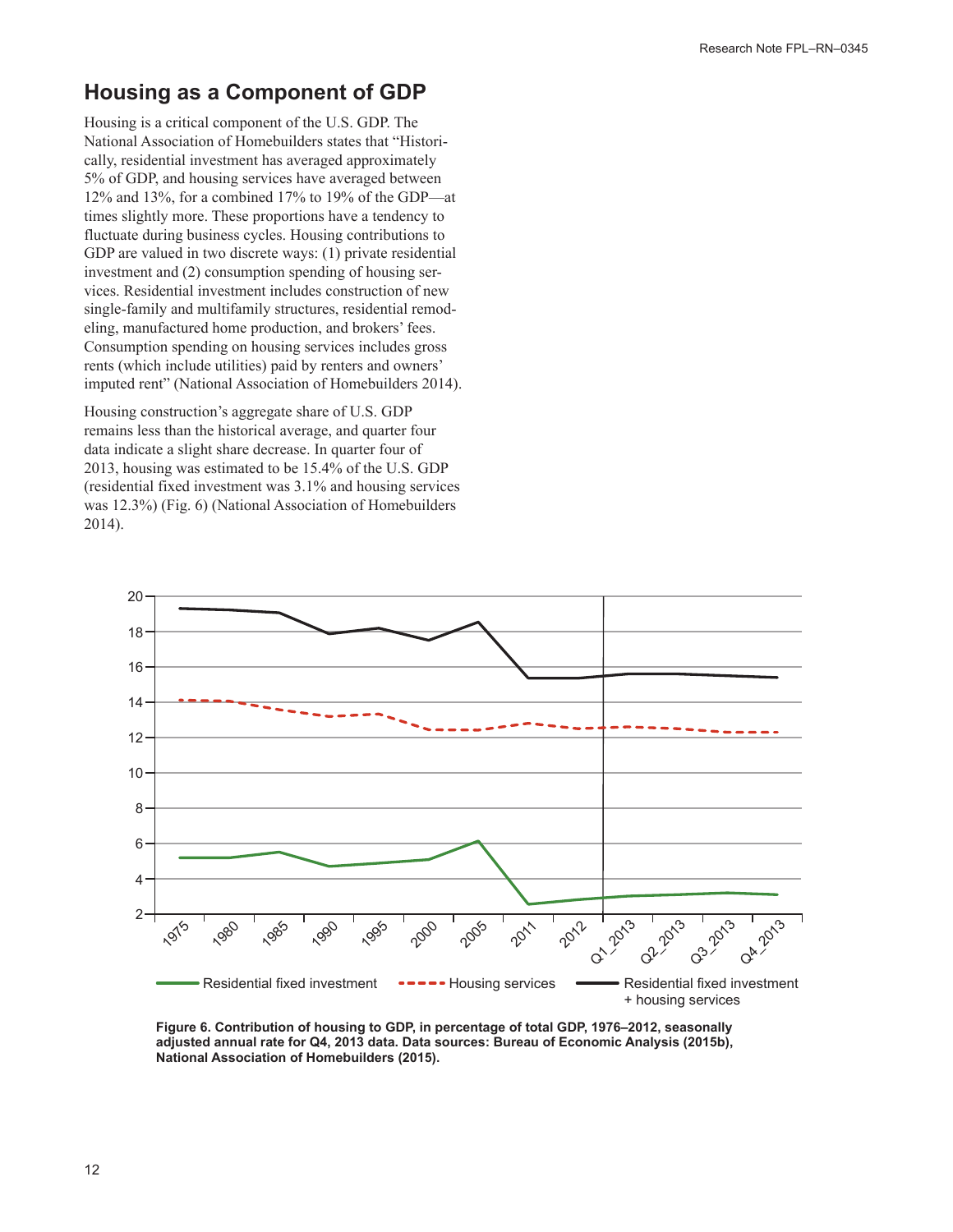#### Table 11. Fourth quarter construction averages<sup>a,b,c,d</sup>

|                                   | Time<br>period | Quarter 4 | <b>Ouarter 4</b><br>2013 | Time<br>period | Quarter 4 |
|-----------------------------------|----------------|-----------|--------------------------|----------------|-----------|
| Total permits                     | 1960-2007      | 1,447.3   | 1,028.7                  | 1960-2012      | 1,376.0   |
| Total starts                      | 1959-2007      | 1,548.3   | 1,011.7                  | 1959-2012      | 1,467.0   |
| Total under construction          | 1970-2008      | 1,007.7   | 689.7                    | 1970-2012      | 958.9     |
| Total completions                 | 1968-2008      | 1,520.1   | 804.0                    | 1968-2012      | 1,443.5   |
| SF permits                        | 1960-2007      | 948.0     | 627.7                    | 1960-2012      | 903.0     |
| <b>SF</b> starts                  | 1959-2007      | 1,101.3   | 652.7                    | 1959-2012      | 1,045.0   |
| SF under construction             | 1970-2008      | 601.8     | 329.3                    | 1970-2012      | 571.0     |
| SF completions                    | 1968-2008      | 1,096.6   | 587.0                    | 1968-2012      | 1,042.7   |
| MF permits                        | 1960-2007      | 499.3     | 401.0                    | 1960-2012      | 473.0     |
| MF starts                         | 1959-2007      | 447.0     | 359.0                    | 1959-2012      | 422.1     |
| MF under construction             | 1970-2008      | 405.9     | 360.3                    | 1970-2012      | 387.9     |
| MF completions                    | 1968-2010      | 423.5     | 217.0                    | 1968-2012      | 400.8     |
| New house sales                   | 1963-2007      | 692.7     | 443.7                    | 1963-2012      | 688.7     |
| Existing house sales <sup>e</sup> | 1999-2007      | 5,834.8   | 4,943.3                  | 1999-2012      | 5,338.1   |

|                                           | Time<br>period | Reported | Adjusted <sup>8</sup> | Time<br>period | Reported | Adjusted <sup>8</sup> |
|-------------------------------------------|----------------|----------|-----------------------|----------------|----------|-----------------------|
| Private residential spending <sup>1</sup> | 1993-2008      | 370.8    | 486.0                 | 2008-2012      | 276.8    | 298.4                 |
| SF spending                               |                | 252.1    | 330.0                 |                | 135.3    | 145.7                 |
| MF spending                               |                | 29.5     | 38.3                  |                | 26.3     | 28.3                  |
| Improvement spending                      |                | 89.3     | 1177                  |                | 115.3    | 124.4                 |

|                                           | Time<br>period | Reported | Adjusted <sup>8</sup> | Quarter 4<br>2013 |
|-------------------------------------------|----------------|----------|-----------------------|-------------------|
| Private residential spending <sup>1</sup> | 1993-2012      | 347.3    | 439.1                 | 349.8             |
| SF spending                               |                | 222.9    | 283.9                 | 176.6             |
| MF spending                               |                | 28.9     | 35.8                  | 35.4              |
| Improvement spending                      |                | 97.8     | 119.4                 | 137.8             |

<sup>a</sup>The time periods selected begin with initiation of modern data collection and end with the year generally recognized as the start of the housing crash.

<sup>b</sup>Annualized monthly data.

c Data are for conventional housing and do not include mobile home shipments.

<sup>d</sup>Average of quarter 4 monthly data.

e National Association of Realtors (2014).

<sup>f</sup>Private residential spending = Single-family + Multifamily + Improvement; in millions.<br><sup>g</sup>Annual spending estimates, adjusted for the third quarter of 2013. BEA, table 1.1.9. Implicit price deflators for gross private domestic investment, residential fixed investment [index numbers, 2009 = 100, seasonally adjusted]; revised June 24, 2015. Data source: Census Bureau (2015a); Bureau of Economic Analysis (2015a).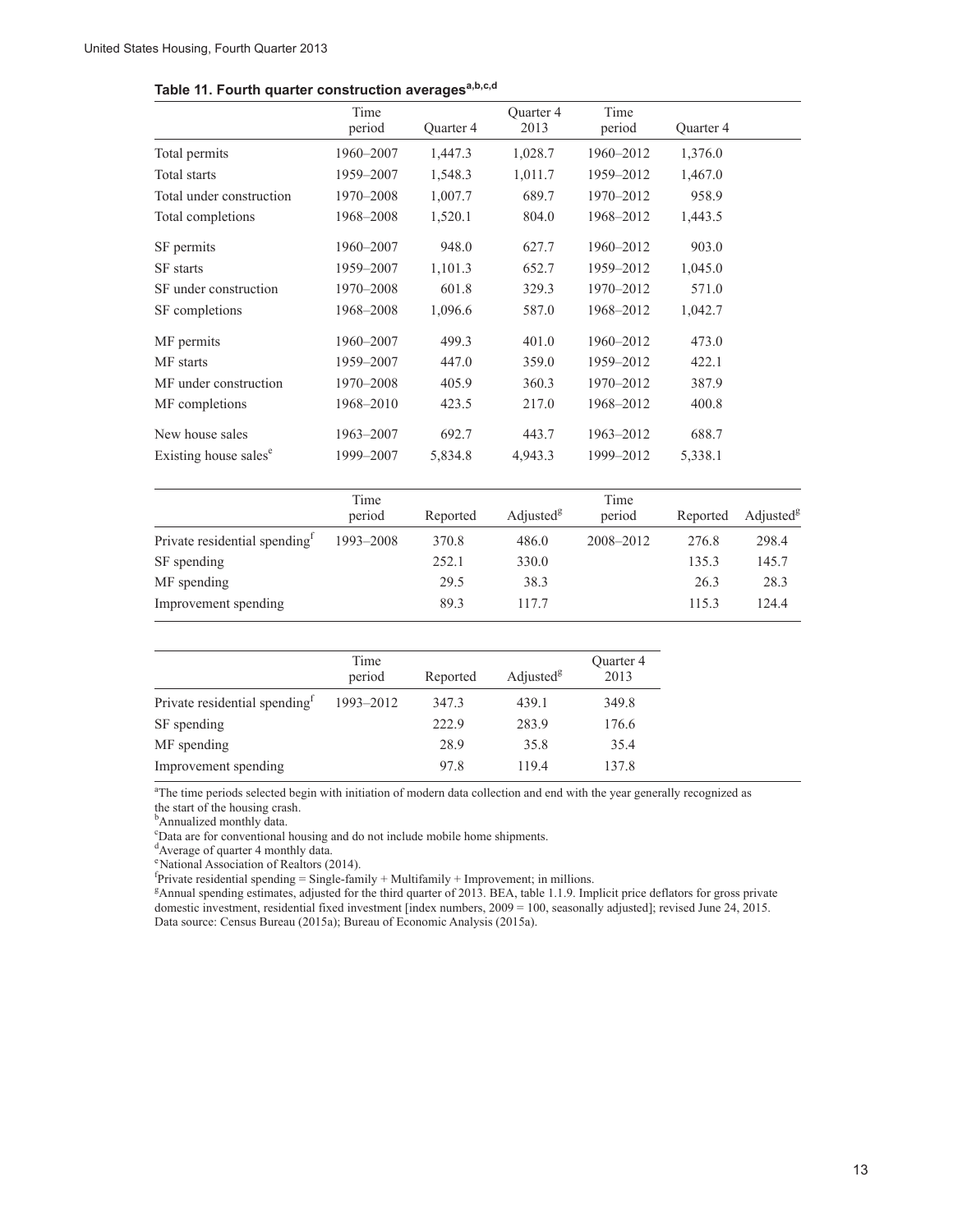|                                                                                       | Average by time period |                         |                        |                         |                         |
|---------------------------------------------------------------------------------------|------------------------|-------------------------|------------------------|-------------------------|-------------------------|
|                                                                                       | 1959–2008              | 1969-2008               | 1968–2008              |                         |                         |
| Total permits<br><b>Total</b> starts<br>Total under construction<br>Total completions | 1,430.0<br>1,534.1     | 975.7                   | 1,532.0                |                         |                         |
|                                                                                       | 1959-2012              | 1969-2012               | 1968-2012              |                         |                         |
| Total permits<br>Total starts<br>Total under construction<br>Total completions        | 1,373.0<br>1,467.3     | 929.2                   | 1,455.3                |                         |                         |
|                                                                                       | 1959-2008              | 1969-2008               | 1968-2008              |                         |                         |
| SF permits<br><b>SF</b> starts<br>SF under construction<br>SF completions             | 939.4<br>1,092.2       | 569.1                   | 1,101.8                |                         |                         |
|                                                                                       | 1959-2012              | 1969–2012               | 1968-2012              |                         |                         |
| SF permits<br>SF starts<br>SF under construction<br>SF completions                    | 903.6<br>1,046.1       | 540.6                   |                        |                         |                         |
|                                                                                       |                        |                         | 1,047.1                |                         |                         |
|                                                                                       | 1959-2008              | 1964-2008               | 1969–2008              | 1968-2008               |                         |
| MF permits<br>MF starts<br>MF under construction<br>MF completions                    | 490.6                  | 447.8                   | 406.6                  | 430.1                   |                         |
|                                                                                       | 1959-2012              | 1963-2012               | 1969-2012              | 1968-2012               |                         |
| MF permits<br>MF starts<br>MF under construction<br>MF completions                    | 469.4                  | 481.6                   | 388.6                  | 408.2                   |                         |
|                                                                                       | 1963-2007              | 1963-2012               | 1999-2007              | 1999-2012               |                         |
| New house sales<br>Existing house sales <sup>d</sup>                                  | 697.1                  | 664.5                   | 5,873.6                | 5,315.9                 |                         |
|                                                                                       | 1993-2007              | Adjustedf               | 1993-2012              | Adjustedf               | Quarter 4<br>2013       |
| Private residential spending <sup>e</sup><br>SF spending<br>Improvement spending      | 375.1<br>254.7<br>90.3 | 512.5<br>304.5<br>103.5 | 349.3<br>223.2<br>97.2 | 458.9<br>263.6<br>110.1 | 329.0<br>170.0<br>128.9 |
|                                                                                       | 1993-2008              | Adjusted                | 1993-2012              | Adjusted                | Quarter 4<br>2013       |
| MF spending                                                                           | 30.5                   | 36.1                    | 20.2                   | 36.6                    | 35.4                    |

<sup>a</sup>The time periods selected begin with initiation of modern data collection and end with the year generally recognized as the start of the housing crash.

<sup>9</sup>In thousands and in millions of dollars, annual data.<br>
"Data are for conventional housing and do not include mobile home shipments.<br>
"National Association of Realtors (2014), not seasonally adjusted.<br>
"Private residenti private domestic investment, residential fixed investment [index numbers, 2009 = 100, seasonally adjusted]; revised June 24, 2015.

Data sources: Census Bureau (2015b,c); Bureau of Economic Analysis (2015a).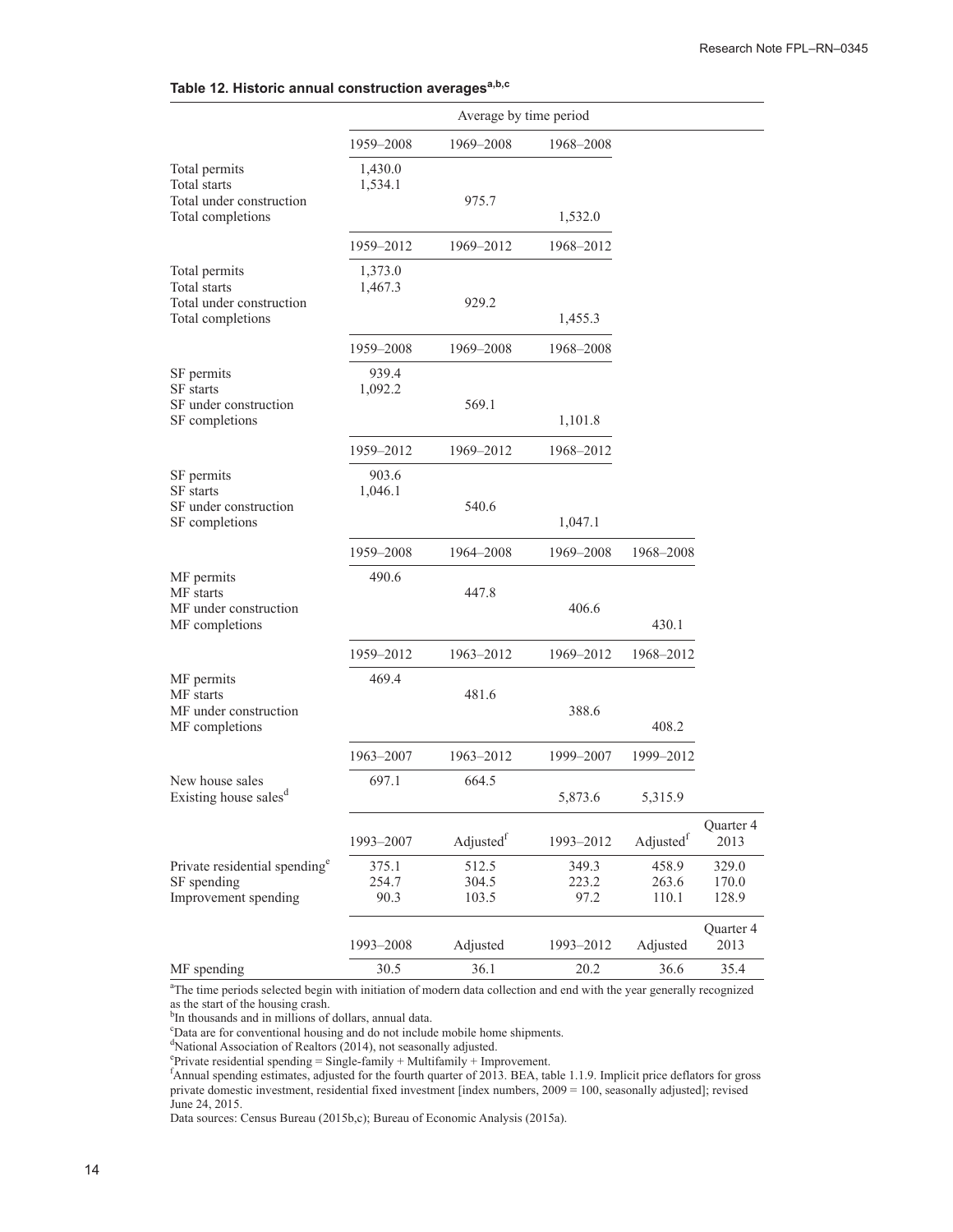## **Literature Cited**

Bureau of Economic Analysis. 2015a. Table 1.1.9. Implicit price deflators for gross domestic product. Washington, DC. U.S. Department of Commerce, BEA. www.bea.gov/iTable/ iTable.cfm. (Accessed June 25, 2015).

Bureau of Economic Analysis. 2015b. Gross domestic product (GDP). Washington, DC. U.S. Department of Commerce, Bureau of Economic Analysis. http://www.bea.gov/ national/index.htm#gdp. (Accessed June 25, 2015.)

Census Bureau. 2015a. New residential construction. Washington, DC: U.S. Department of Commerce, Census Bureau. www.census.gov/construction/c30/c30index.html. (Accessed June 4, 2015).

Census Bureau. 2015b. New residential sales. Washington, DC: U.S. Department of Commerce, Census Bureau. www. census.gov/construction/c30/historical\_data.html. (Accessed June 4, 2015).

Census Bureau. 2015c. Value of construction put in place at a glance. Washington, DC: U.S. Department of Commerce, Census Bureau. www.census.gov/construction/nrc/. (Accessed June 4, 2015).

Census Bureau. 2015d. Historical value put in place. Washington, DC: U.S. Department of Commerce, Census Bureau. www.census.gov/construction/nrc/. (Accessed June 4, 2015).

National Association of Homebuilders. 2015. Housing's contribution to gross domestic product. Washington, DC: National Association of Homebuilders. www.nahb.org/ generic.aspx?sectionID=784&genericContentID=66226. (Accessed June 6, 2015).

National Association of Realtors. 2014. Existing-home sales data. Washington, DC: National Association of Realtors. http://www.realtor.org/topics/existing-home-sales/data. (Accessed September 21, 2014).

Wood Products Council. 2006. Wood used in new residential construction U.S. and Canada, with comparison to 1995, 1998, and 2003. Tacoma, WA: APA – The Engineered Wood Association. 169 p.

## **Glossary**

**Housing completions—**A house is defined as completed when all finished flooring has been installed (or carpeting if used in place of finished flooring). If the building is occupied before all construction is finished, it is classified as completed at the time of occupancy. In privately owned buildings with two or more housing units, all the units in the buildings are counted as completed when 50% or more of the units are occupied or available for occupancy. Housing completions are estimated for all areas of the United States, regardless of whether permits are required.

**Housing permits—**The approval given by a local jurisdiction to proceed on a construction project. Note that not all areas of the country require a permit for construction.

**Housing starts—**Start of construction occurs when excavation begins for the footings or foundation of a building. All housing units in a multifamily building are defined as being started when this excavation begins. Beginning with data for September 1992, estimates of housing starts include units in structures being totally rebuilt on an existing foundation.

**Housing under construction—**Estimates of housing units started, but not yet completed, are estimated for all areas of the United States, regardless of whether permits are required.

**Seasonally adjusted annual rate—**Seasonal adjustment is the process of estimating and removing seasonal effects from a time series to better reveal certain nonseasonal features such as underlying trends and business cycles. Seasonal adjustment procedures estimate effects that occur in the same calendar month with similar magnitude and direction from year to year. In series whose seasonal effects come primarily from weather, the seasonal factors are estimates of average weather effects for each month.

**Single-family housing—**Dwellings that include fully detached, semidetached (semi-attached, side-by-side), row houses, and townhouses.